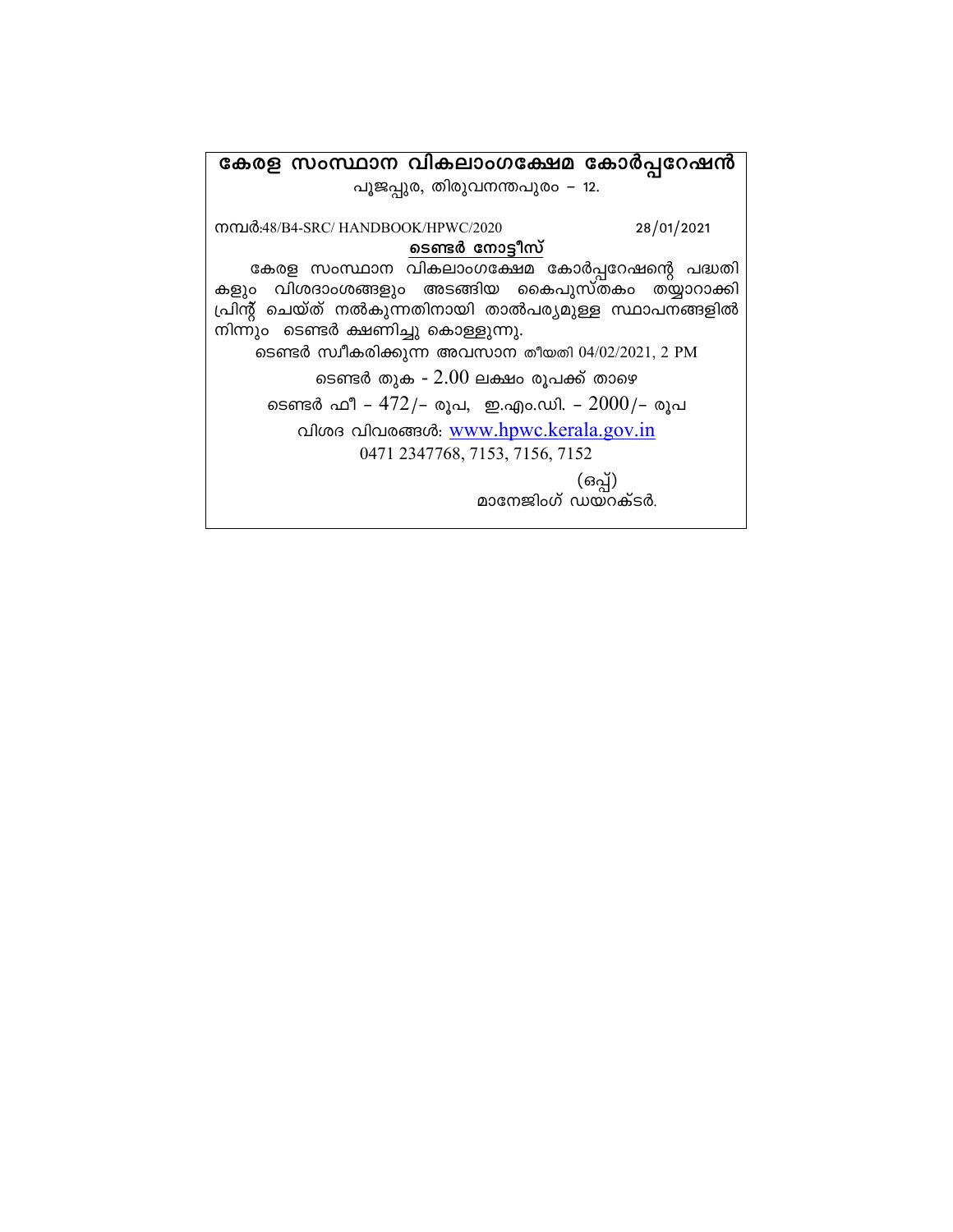| കരേള സംസ്ഥാന വികലാംഗക്ഷമേ ക <b>ോര്പ്പറ</b> ഷേന്                                                                                                                                                                              |
|------------------------------------------------------------------------------------------------------------------------------------------------------------------------------------------------------------------------------|
| പൂജപ്പുര, തിരുവനന്തപുരം 12.                                                                                                                                                                                                  |
| 28/01/2021<br>നമ്പര്:48/B4-SRC/ HANDBOOK/HPWC/2020                                                                                                                                                                           |
| ടണെ്ടര് ന <b>ോട്</b> ടീസ്                                                                                                                                                                                                    |
| കരേള സംസ്ഥാന വികലാംഗക്ഷമേ ക <b>ോര്പ്പറഷേന്റ</b> െ പദ്ധതികളും<br>വിശദാംശങ്ങളും അടങ്ങിയ കപൈുസ്തകം തയ്യാറാക്കി പ്രിന്റ് ചയെ്ത്<br>നല്കുന്നതിനായി താല്പര്യമുള്ള സ്ഥാപനങ്ങളില് നിന്നും  ടണെ്ടര്<br>ക്ഷണിച്ചു ക <b>ൊള്</b> ളുന്നു. |
| ടണെ്ടര് സ്വീകരിക്കുന്ന അവസാന തീയതി 04/02/2021, 2 PM<br>ടണെ്ടര് തുക 2.00 ലക്ഷം രൂപക്ക് താഴ<br>ടണെ്ടര് ഫീ 472/ രൂപ, ഇ.എം.ഡി. 2000/ രൂപ                                                                                         |
| വിശദ വിവരങ്ങള്. www.hpwc.kerala.gov.in<br>0471 2347768, 7153, 7156, 7152                                                                                                                                                     |
| (ഒപ്പ്)                                                                                                                                                                                                                      |

മാനേജിംഗ്ഡയറക്ടര്.